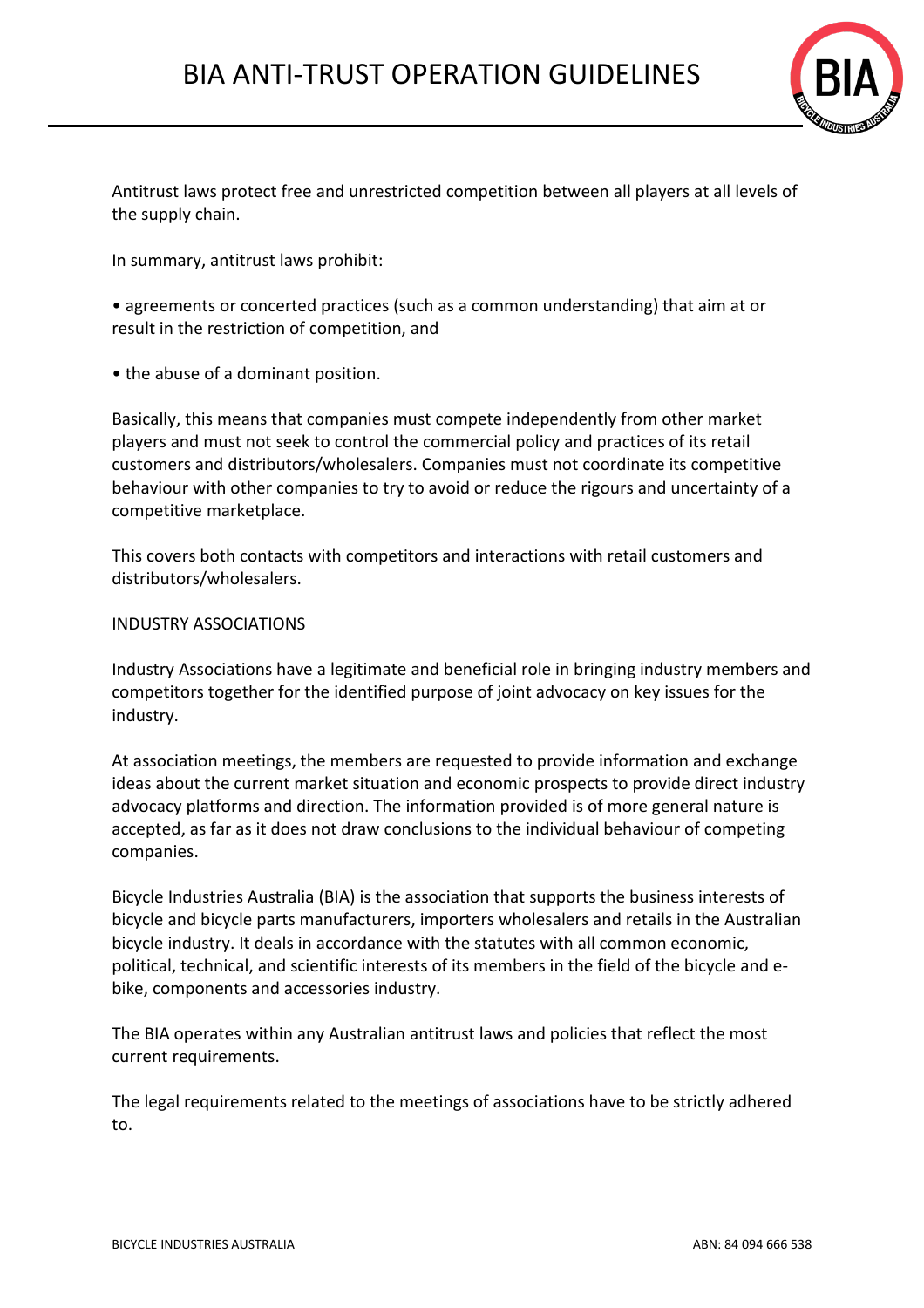

According to this, all agreements between companies, decisions of business associations and interest unions are prohibited if they prevent, restrict, or distort competition or intend to do so.

The following guidelines are intended to deal with antitrust matters, allow differentiation between allowed and improper behaviour and give direction for necessary reactions to behaviour that does not fit within this policy or any legal requirements.

Due to the requirements of antitrust law, this policy is provided as a guideline and does not provide a legal opinion.

### **I. Illegal agreements and decisions**

In connection with association meetings, no agreement or agreement between the members of the association may be made on:

- The pricing and sales conditions of their products.
- Production reduction and quantities or market supply with one product.
- The Division of markets or sources of supply.
- "blacklists" or boycotts of customers, suppliers, and competitors.
- The Limitation or control of investments or technical developments.

The BIA will not take any actions or provide directions to it members which may be construed as breaking this policy or antitrust guidelines.

#### **II. Opinion and information exchange**

An exchange of views and information between members in association meetings is intentional and permissible. In the context of such communication, however, the antitrust and other legal limits must always be observed.

*Discussions would generally be restricted to:* 

- Information about general business expectations of companies, their entire product range or entire business areas, as far as the information does not allow conclusions on the market position or market development of individual products.
- General economic data.
- Current legislative proposals and their consequences for the entirety of the member companies, without thereby bringing about concerted behavior in the competition.
- Discussions about lobby activities of CONEBI.
- Benchmarking activities (where data are freely available on the market, data is not related to specific products or individual market behavior or the information has no competitive relevance).
- Elaboration of an industry overview without allowing conclusions to be drawn on individual company data or the market behavior of individual companies.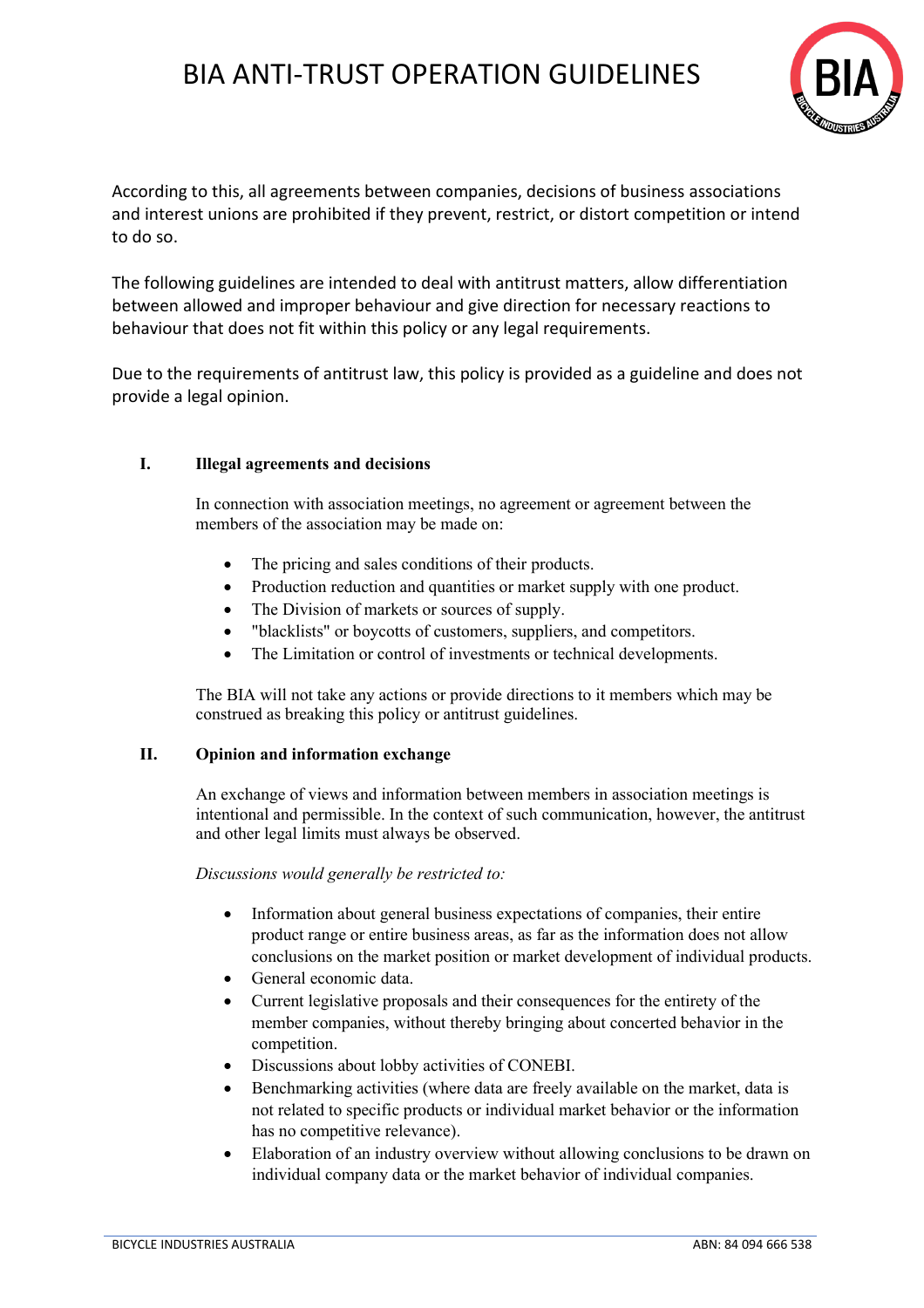

• General exchange of data that is freely accessible (e.g., by the Federal Statistical Office, the daily press, the Internet or published annual reports of member companies).

## *Discussions should generally not include:*

Even without the aspect of a (planned or carried out) agreement, there should be no exchange of information on the following topics (as far as publicly accessible information is not concerned):

- Individual buying and selling prices and buying and selling conditions of companies.
- Planned price increases or decreases as well as changes in the product range structure.
- Individual price policies, price levels, condition systems.
- Price differences, discounts, bonuses, credits, credit terms.
- Manufacturing and sales costs, cost calculation methods.
- Individual company figures for reference costs, production, stocks, purchasing and sales volumes.
- Planned projects of individual companies in terms of technology, investments, design, production, sales, marketing for specific products.

For this reason, the BIA will only provide market information, market surveys or statistics containing only anonymised and non-identifiable aggregate data. The BIA will not release any information that allows for conclusions to be drawn on individual and not yet proven publicly known market behaviour of its members.

The BIA expressly points out that company representatives are prohibited from accessing competitively sensitive data from competitors, including in their work for the BIA.

Members of the BIA will therefore promptly inform the BIA if, in the context of activities in their BIA work (for example, in the preparation of market studies), they see the risk of coming into contact with competitor-sensitive data from their competitors.

The BIA will relieve the company representative in this area of its activity and entrust a third party with the corresponding activity.

Within the framework of its statutory jurisdiction, the BIA is at all times free to entrust confidentiality to third parties with access to individual corporate data and for processing aggregate results for market analysis.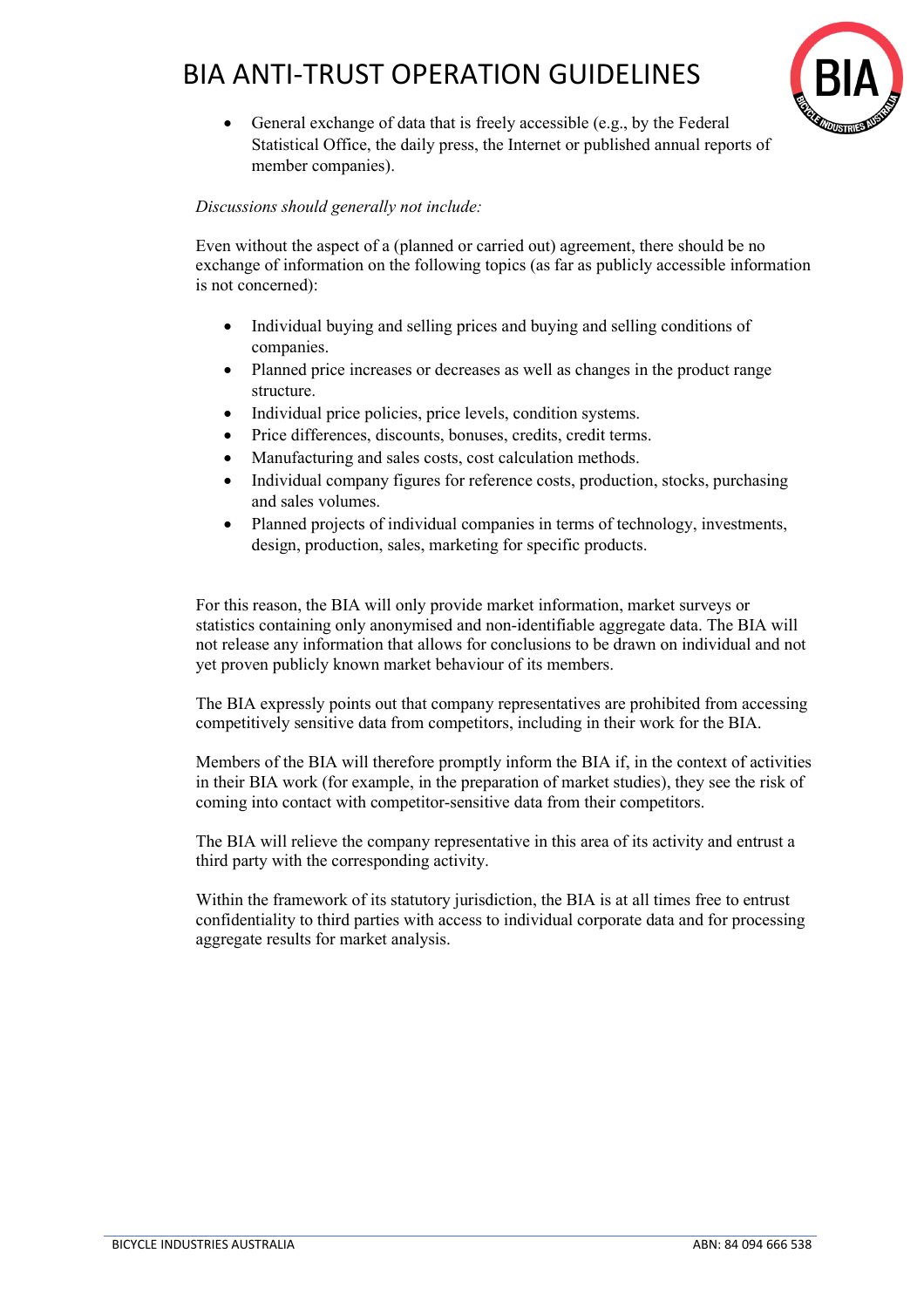

## **III. Meeting management**

#### *Antitrust regulations*

The BIA communicates to its members that at all meetings, events or correspondence undertake strict observation of this policy.

#### *Invitations*

To all meetings or events, the members are officially invited by the responsible staff member of the BIA. An agenda will be sent to members shortly before the meeting. If necessary, the BIA also ensures that the agenda and meeting documents are clearly formulated and do not contain any aspects of antitrust concern.

In case of doubt, the members of the BIA are obliged to inform the meeting/event manager in advance of any antitrust related aspects of the meeting that are of concern.

#### *BIA meetings*

At all meetings, the participating members are informed at the beginning of the meeting that they have to strictly comply with antitrust regulations. If any content relevant to antitrust law is addressed during the meeting, all participants are equally obliged to notify the other participants immediately and to demand the termination of this point of discussion.

The meeting management may then, at its discretion, cancel the entire meeting, postpone it or, at short notice, get in touch with a specialist external legal advisor, if a legal clarification appears necessary.

If the session continues against the will of one or more participants in the meeting, the meeting participants concerned must object and leave the session, at least temporarily.

The objection and the departure from the meeting room are to be recorded by the session management with name and time.

Deviation from the agenda is not permitted as far as it relates to commercially sensitive issues. Each participant in the meeting is required to demand the termination of such discussions outside the agenda (including during breaks in meetings or prior to or following the meeting).

#### *Protocols*

About the contents of BIA meetings, including decisions made there, always accurate, complete and accurate protocols will be made. The protocols should be made available to all participating members in a timely manner.

If, from the point of view of the participants in the meeting, the formulations do not reflect facts (in particular those of relevance to competitors), are incorrect or incomplete, the meeting participants are obliged to immediately inform the BIA about the misrepresentation and to demand a correction.

The BIA will correct the protocol if appropriate and send it again to all participants in the meeting.